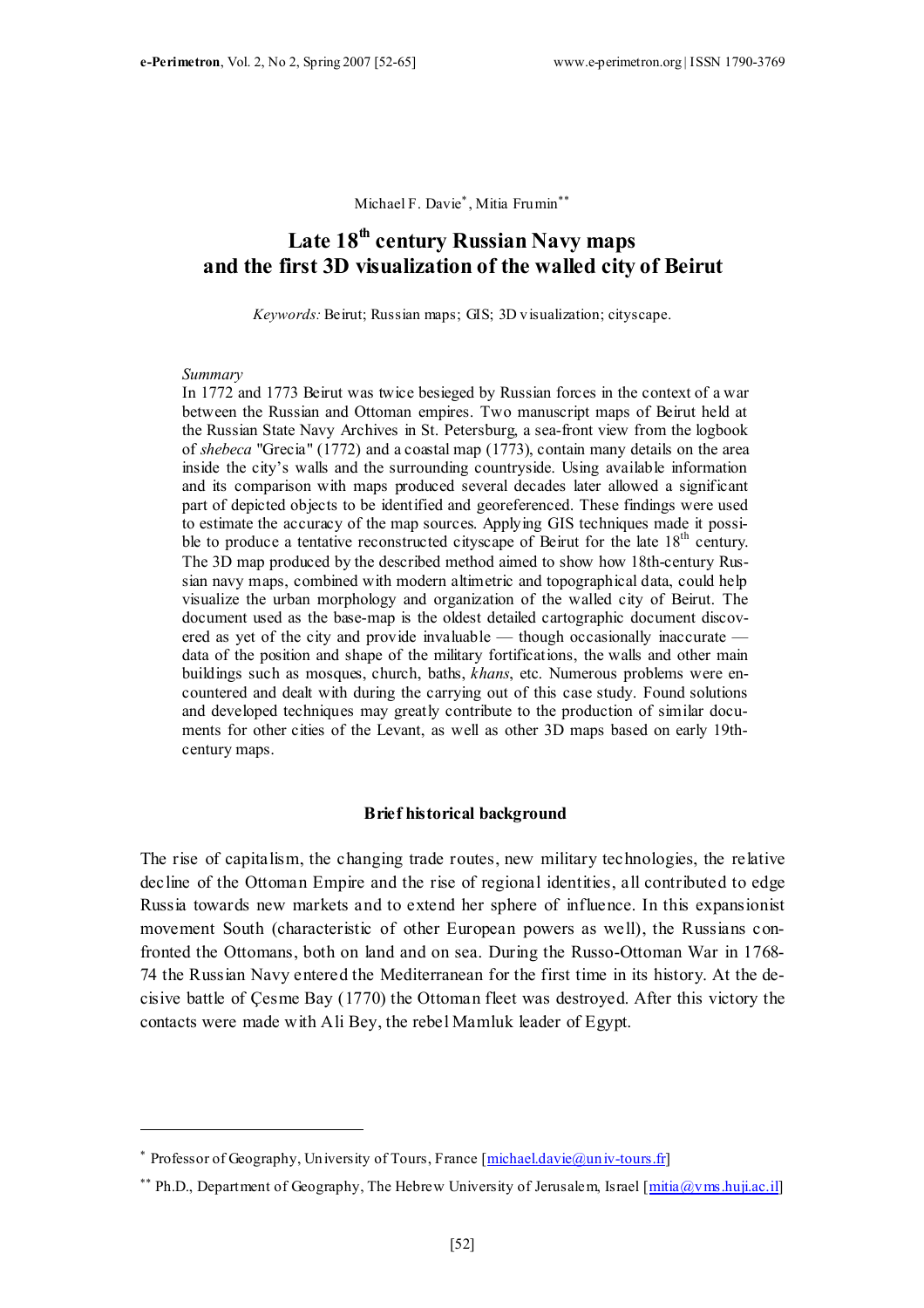#### The first Russian occupation of Beirut

In this process of consolidating their presence in the Eastern Mediterranean, a complicated series of alliances were made with local Arab leaders, involved in their own power struggles both against the Ottomans and the local princes and rulers. These tactical alliances did not always last, and the Russians had often to find other support for their plans. Thus, in 1771, Abou-Dahab, the son-in-law of Ali Bey of Egypt, together with Daher el-Omar, governor of Acre, reached Damascus, in the hands of the Ottomans. However, an agreement was reached with the Ottomans and Abou-Dahab returned to Egypt, leaving Daher el-Omar to face the Pasha of Damascus, and Ali Bey to face Abou-Dahab. The Russians identified the possibility of using these local conflicts for their own interests only after Abou-Dahab had defeated his father-in-law. Ali Bey managed to escape and reach his ally, Daher el-Omar. Orlov, the Russian commander, with the blessing of Cath-

erine II, agreed to help Ali Bey and Daher el-Omar. In 1772, the Russian squadron turned the tide of the battle of Sidon; it proceeded to bomb and occupy Beirut, which was in the hands of the Druze Emir Youssef, who had backed the Ottomans. The fleet left the area only after having been paid a ransom.

#### The second Russian occupation of Beirut

In 1773, Ali Bey was killed just before the Russian fleet could intervene in his plan to retake Egypt. In the mean time, the Emir Youssef had recruited Ahmad al-Jazzar to strengthen Beirut, following pressure from the Pasha of Damascus, the strongest representative of the Ottoman hierarchy in the area and the old enemy of Daher el-Omar. However, Ahmad al-Jazzar quickly began to act independently, so the Emir contacted Daher el-Omar and suggested that with Russian help, he could be defeated. Captain Kozhukhov, the squadron leader, agreed to help him, demanding payment for not plundering the city when it would be taken. After a heavy bombardment and blockade, the city was evacuated by Jazzar's troops in accordance with the compromise negotiated by Daher el-Omar. However, Ahmad al-Jazzar agreed to enter in Daher el-Omar's service with all his troops; a few months later, he deserted him. Russian troops and their allies occupied Beirut; they refused to leave the city until the Emir Youssef had paid them, as specified in their agreement, a point of contention that was settled only after four months. As a point of interest, it must be noted that the tide changed once again a few year later, at the end of the war: Daher el-Omar was executed by the Ottomans for his act of treason, and Ahmad al-Jazzar was appointed a governor of Acre. He led the defence of the city against Bonaparte's troops in 1799.

#### Sources

During the Russian troops stay in 1773, two maps were produced: a naval map and a land map. The first, produced on board of one of the vessels of the Russian Navy squadron, was later used for the preparation of the Atlas of Archipelago, published in 1788. The fate of the original manuscript map is unknown. The printed map mainly contains information crucial for navigational purposes, such as depth measurement series, the shape and dispo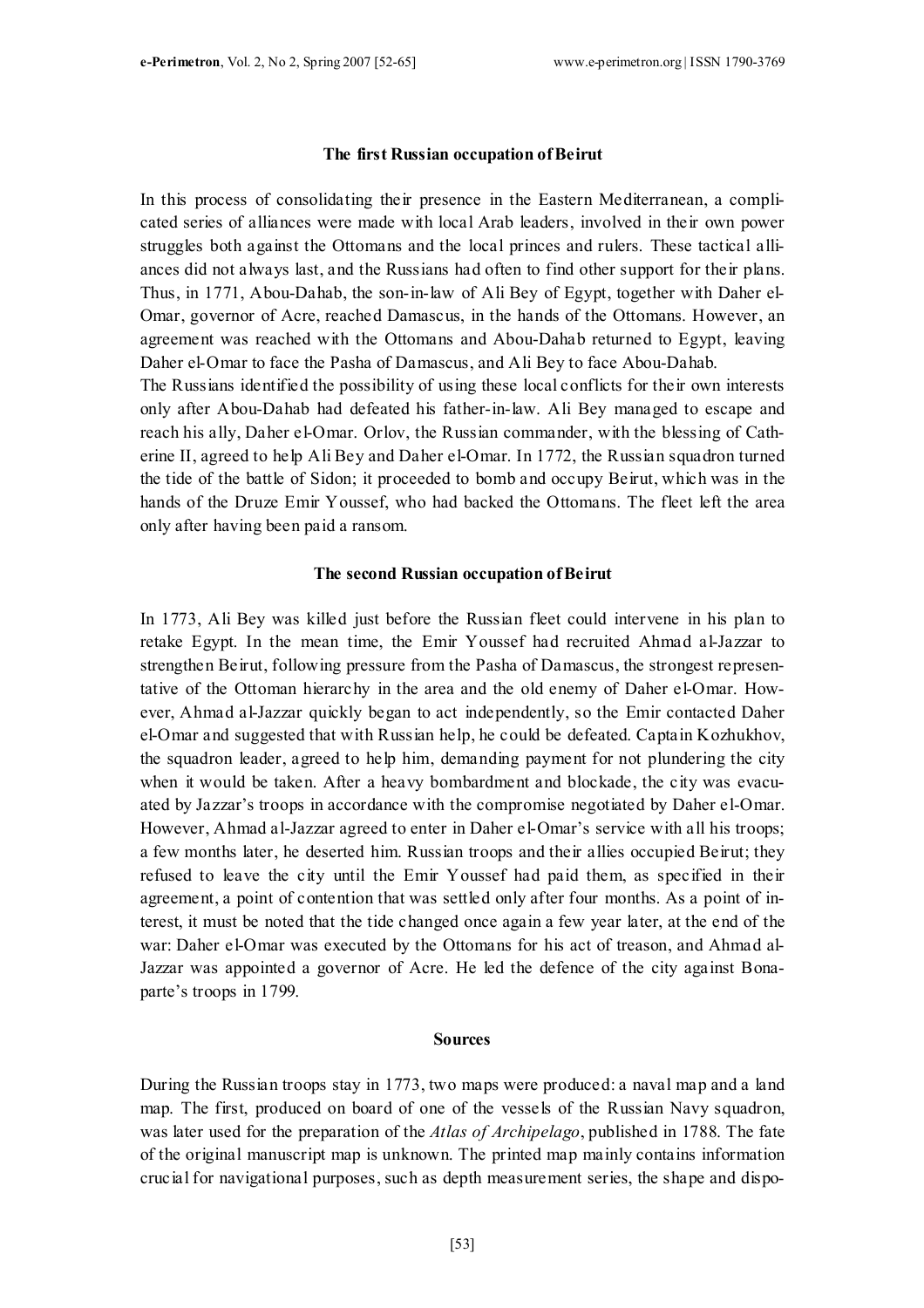sition of the coastline, dangerous rocks, etc. It is relatively poor for details located on land. The second map is different in the sense that it extremely rich in details of the inner structure of the walled city of Beirut. It was drawn by von Palen, one of the commanding officers of the Russian garrison. Different stages of the siege are also shown on the map (Fig. 1).



Figure 1. Von Palen's map of Beirut, 1773. Russian State Navy Archive, fund 1331, list 1, file 25. The frame shows the area used for geo-referencing and modelling.

#### Base map

During the last two centuries the city of Beirut has extended rapidly. Its population has grown from a few thousand at the end of the 18th century to more than 1.5 million inhabitants at the end of the 20th century. However, the most significant changes in the Beirut cityscape took place during the second part of the 20th century. In order to avoid as much as possible dealing with these recent cityscape changes, we used an accurate detailed modern map of Beirut, produced before WW2.

The 1:10.000 map published in November 1936 by the Bureau Topographique des Troupes Françaises du Levant (T.F.L.) was used for our project, both for geo-referencing and for the creation of a DTM (Fig. 2).

In order to relate the high-resolution image of the T.F.L. map to the spatial coordinates four reference points were used – one for each corner. For reference points, intersections of the coordinate system's grid were used.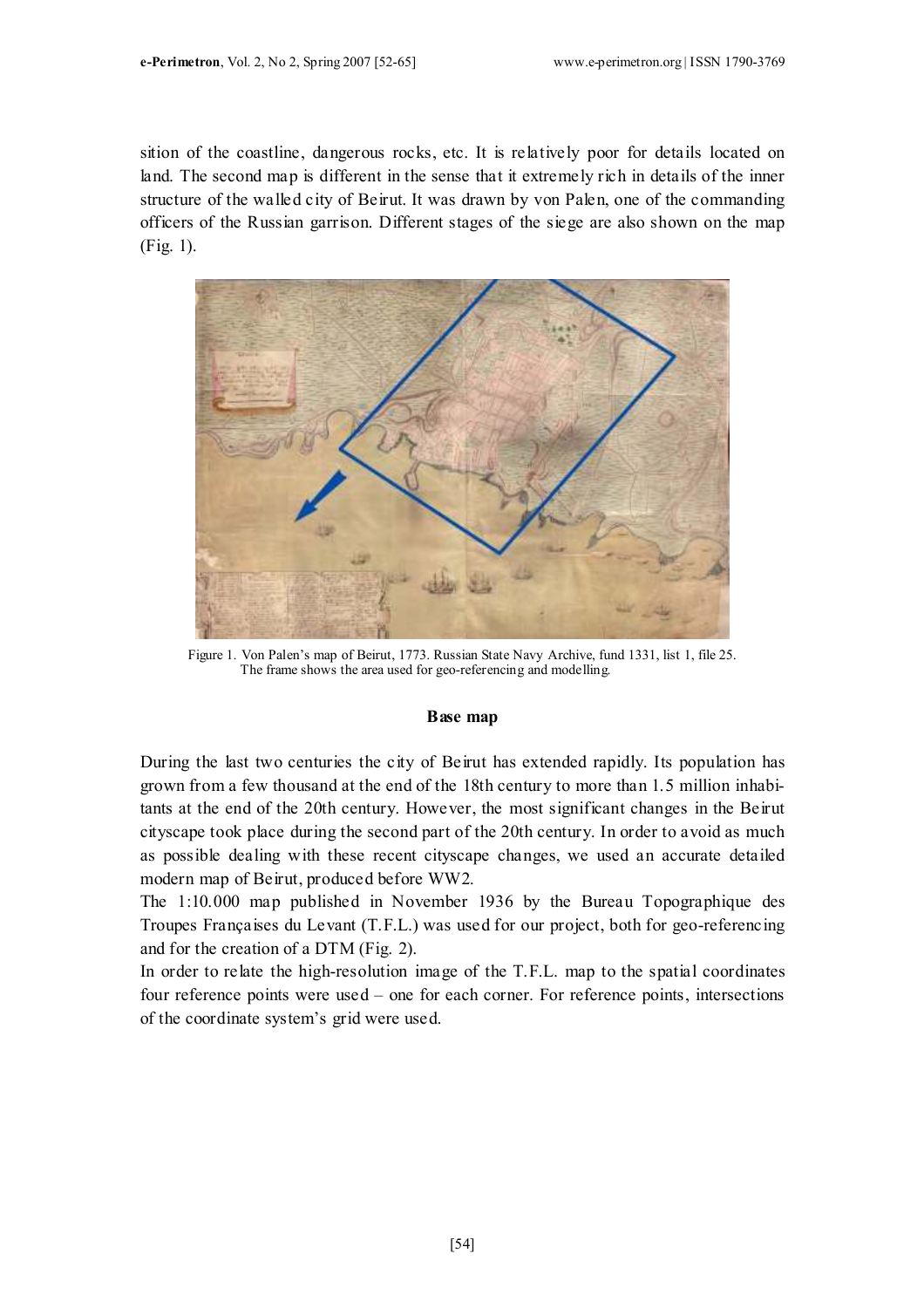

Figure 2. Bureau Topographique des Troupes Françaises du Levant, 1936, scale 1:10000, Courtesy of Historic Cities Research Project (http://historic-cities.huji.ac.il), The Hebrew University of Jerusalem & The Jewish National and University Library.

## Digital Terrain Model (DTM)

The Digital Terrain Model was prepared by digitizing the 5m-contour lines of the T.F.L. map from the geo-referenced map image as a set of extending concentric polygons (vector-type of data representation). The coastline changes were taken into account during the digitizing and the coastline (sea level, 0 meter contour line) was digitized according to the geo-referenced von Palen's map of 1773. The set of polygons was converted to raster grid with size of cell equal to 5x5 meters. Every cell was given an elevation value derived from the corresponding polygon. The resulted surface was used as a DTM for further 3D modelling (Fig. 3).



Figure 3. Creation of the Digital Terrain Model.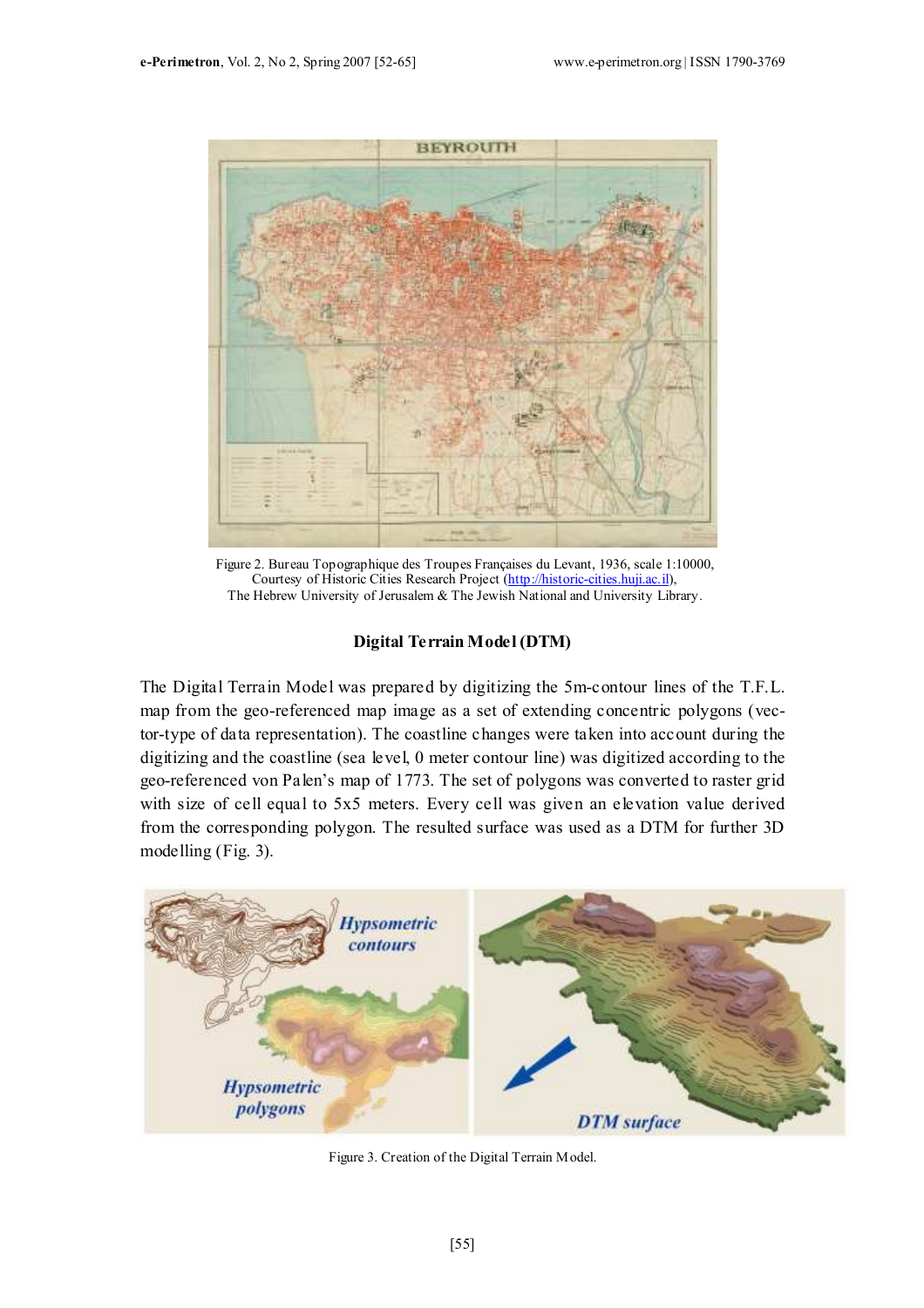#### Geo-referencing

Von Palen's map did not take into account the coastline change of direction near Beirut. The most likely explanation we can offer is that the map was compiled from two separate sheets: one for the area to the East of the walled city and the other to the West of the city. These parts were crudely assembled during the compilation process of the final map. Thus, even attempts to directly overlay the contemporary naval map from the Atlas of Archipelago with von Palen's map as a whole were unproductive, despite the general similarity of the coastline shown on both the Russian maps. Better results were achieved by separately overlaying the naval map according to two different angles (Fig. 4)..



Figure 4. Overlaying the naval map from the Atlas of Archipelago (1788) with two coastline patterns taken from von Palen's map: blue line represents the coastline to the West and red line represents the coastline to the East of the walled city of Beirut. The overlaying was done separately, according to two different angles.

The geo-reference of von Palen's map as a whole is a much more complicated, if not impossible task, than a simple overlay of the two contemporary maps. The coastline near Beirut underwent significant changes during the last two centuries, partially because of natural reasons, but mostly due to large extent of building activities, caused by rapid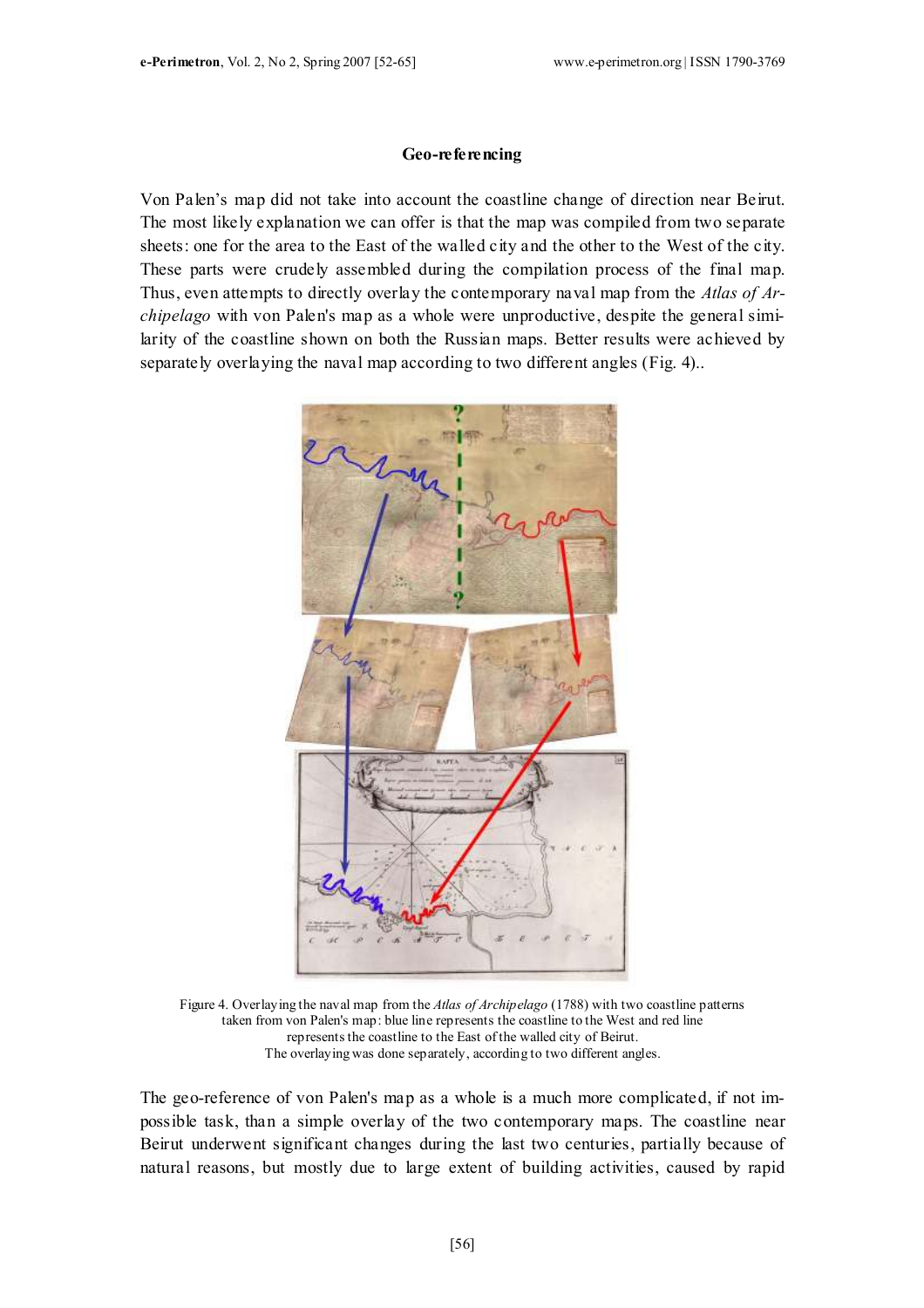growth of the city and especially of its port's infrastructure. The main difficulty was to identify and to very precisely place them on the T.F.L. maps. This required a series of careful examination of 19th-century photographs, maps, paintings and sketches, as well as personal knowledge of today's city.

However, the lack of precision in the spatial relation of different parts of the coastline shown on von Palen's map does not necessarily mean the incorrectness in the depiction of the walled city of Beirut itself. A certain number of buildings shown on von Palen's map can be easily identified today, such as the Assaf, Omari and Monzer mosques, together with the Greek-Orthodox St-George's cathedral. This situation led us to geo-reference only a small part of von Palen's map: the walled city of Beirut and its direct surroundings (Shown on the Fig. 1 as a frame). Although this part covers less than 20% of the total map area, it is no doubt the most significant and interesting part of von Palen's map from the point of view of historical geography.

The choice of reference points is very important for the geo-referencing results in general and especially in the case of old maps with known problems of spatial non-uniformity. An attempt was made to use as many spatially-distributed points as possible for georeferencing. The selected points were used to adjust both the length and width of the walled city. Eight points were used for the geo-referencing process: two points near the coast, four different points in the central part of the city, one point closer to the southern city wall, and finally one point to the outside of the city wall. The four points in the central part of the city form an east-west section, half way between the sea and the southern city wall (Fig. 5).



Figure 5. Geo-referenced part of von Palen's map. Distribution of the points, used for geo-reference is shown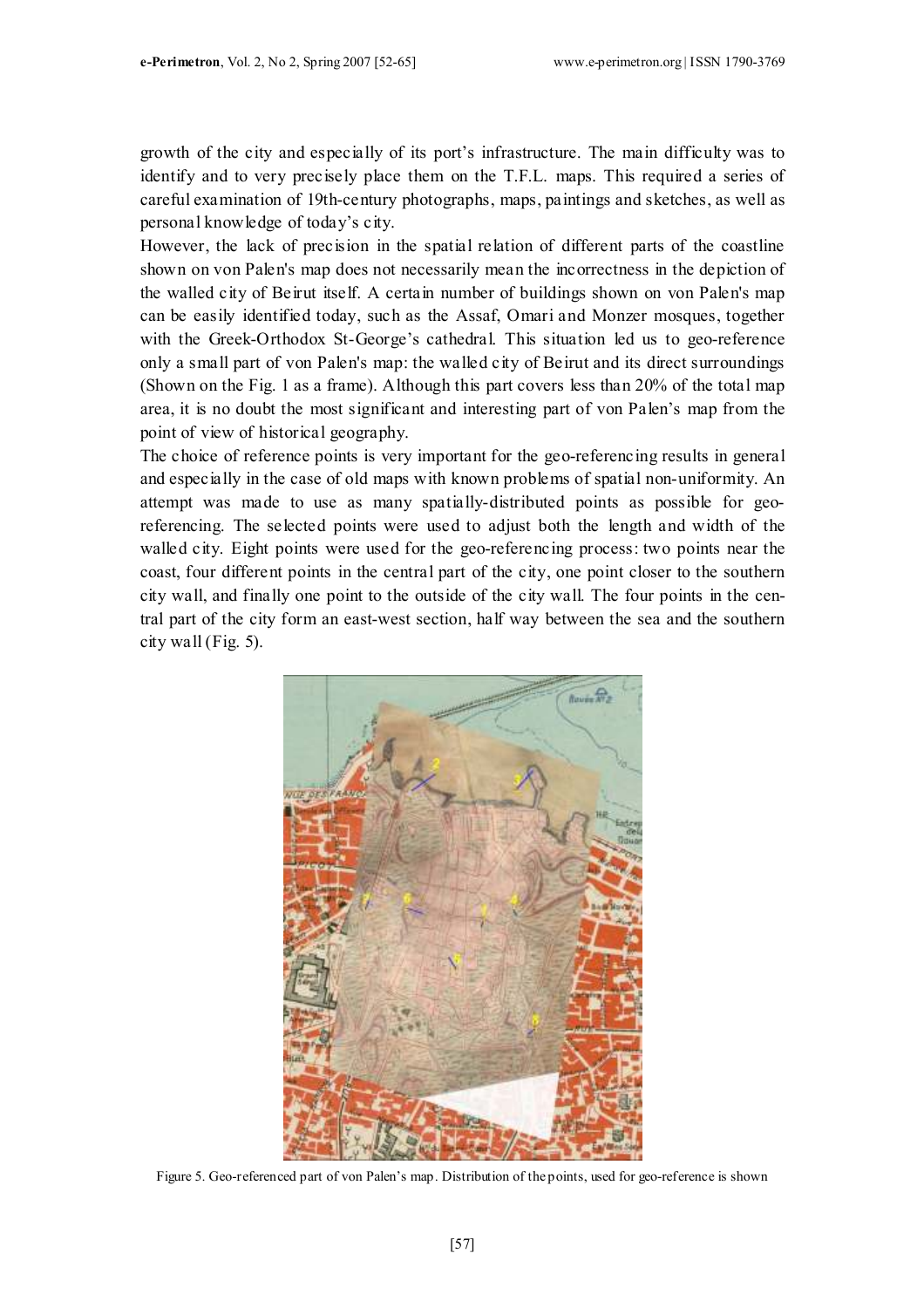The resulted Root Mean Square Error (RMS) is approximately 43 meters. If the two coastal points are dropped from the geo-referencing process, the RMS Error can be reduced to 20 meters. This fact leads us to note another kind of spatial incorrectness and non-uniformity in the map: some parts of the city are "stretched" more than other parts. The length of Beirut city in the north-south direction is most probably exaggerated on the map.

#### 3D - modelling

In order to visualize the urban morphology and organization of the walled city of Beirut in the 18th century, a 3-dimensional model, based on von Palen's map, was produced. Several model elements were reconstructed with different levels of detail. Three main types were identified: the general built-up area, the walls and the historic buildings.

2D-outlines for all three types of objects were digitized as polygons from the georeferenced von Palen's map. Two shape files were created, respectively for general builtup area objects (Fig. 6) and city walls (Fig. 7). Historic buildings required modelling with a much more sophisticated level of detail; they were managed as separate shape files. In the case of complicated roof structures of buildings, such as the domes of the mosques, additional shape files were added in order to better-differentiate height levels (Fig. 8).

The Base Heights parameter for all objects was obtained from the T.F.L.-based Digital Terrain Model. From this base height level, objects were extruded by adding to each object's minimum height an extrusion value or expression. General built-up area objects were given an extrusion value from the attribute table. The city wall objects extrusion was based on the combination of two parameters: the relative height of the object (obtained by the examination of 19th century photographs, sketches, paintings and drawings) and its extrusion value. Two types of the objects were used: walls and towers, which had different relative height parameters, the tower being higher than the walls. In both cases — the general built-up area and the city walls — the extrusion values were the result of estimation and informed approximations.



Figure 6. DTM, geo-referenced von Palen's map and 3D reconstruction of general built-up area.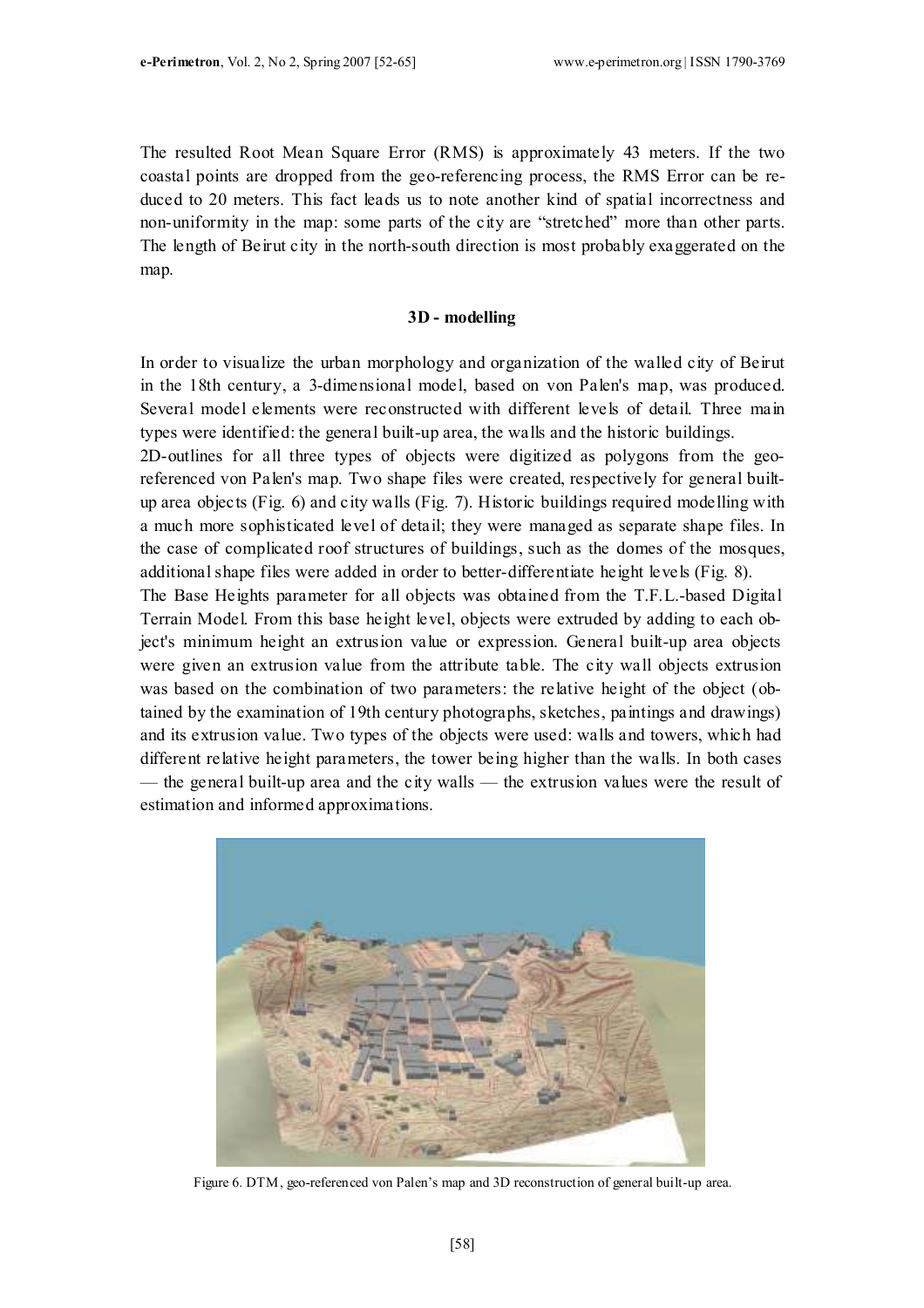

Figure 7. DTM, geo-referenced von Palen's map and 3D reconstruction of Beirut city walls.



Figure 8. The Omari Mosque building has a complicated roof structure. Domes of the Omari Mosque were managed as a separate shape file. (a) - general 3D reconstruction of the Omari Mosque building. (b) – the same with an addition of domes.

A small number of buildings, some of which are still standing to the present day, were modelled with reference to available graphic sources of different kinds, from 19th century romantic paintings (Fig. 9) to modern satellite images (Fig. 10). This information helped to better understand the vertical structure of the buildings and to provide a more realistic estimation of height.



Figure 9. (a) Max Schmidt, Beirut, 1843-1844, pencil and watercolour (b) 3D reconstruction of the Sea and Land Castles. View from the North-West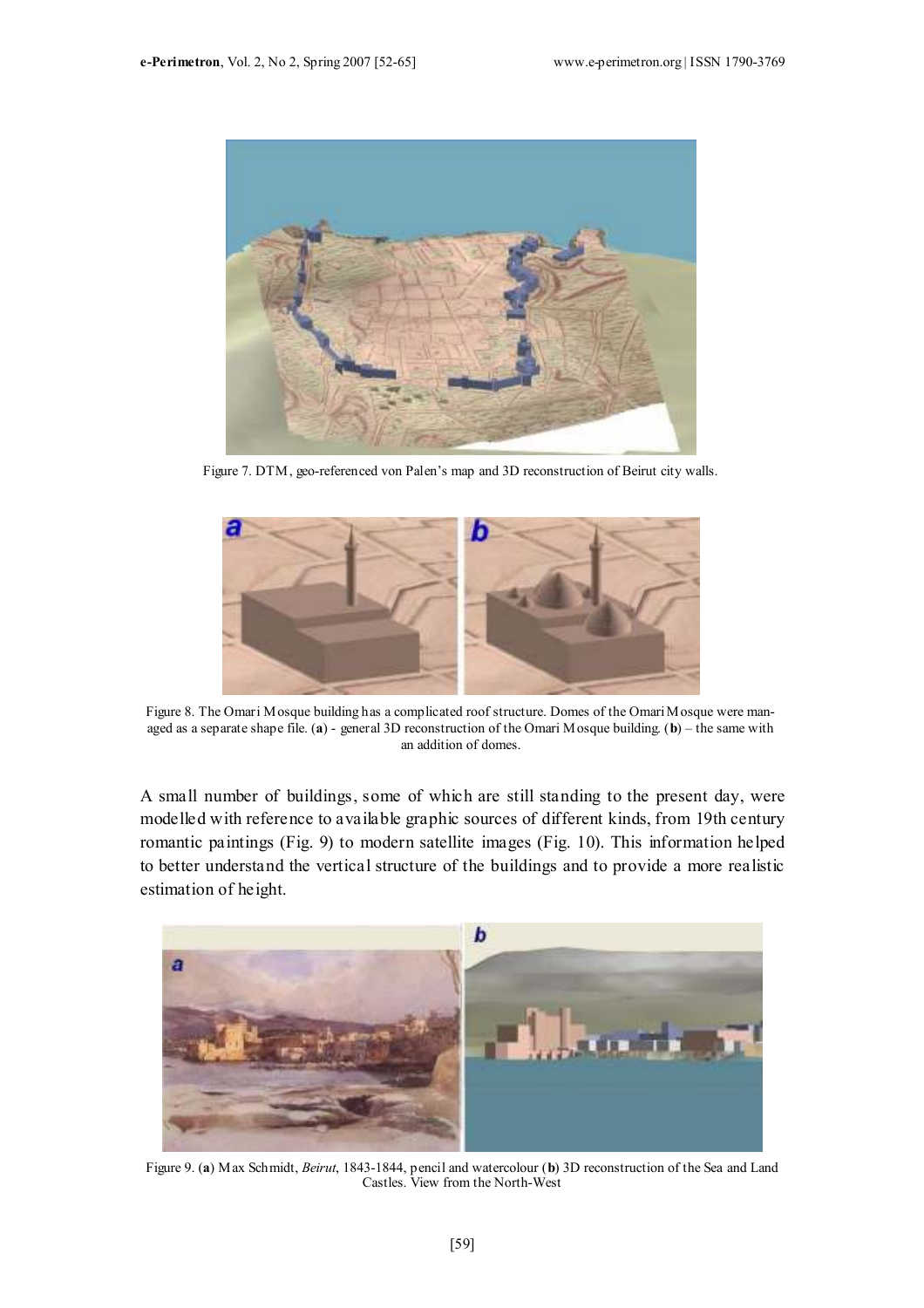

Figure 10. 2D outline of von Palen's map (a) and part of natural colour, 60-centimeter high-resolution QuickBird satellite image (2005, February 15th) of Beirut, (courtesy of DigitalGlobe, http://www.digitalglobe.com/) (b), used for 3D reconstruction of the Greek Orthodox St-George's cathedral (c)

A case in point was the Greek Orthodox St-George's cathedral, which survives to this day. From recent photographs and architectural surveys produced for its rehabilitation during the last years, is was possible to give a good estimate of the heights of the walls and of the roof. However, the detail of the inner walls and other adjacent buildings (which no longer survive) was impossible. As for the heights of the mosques' minarets they were deduced from contemporary photographs, postcards and other information. We believe that the combination of the 2D outlines of von Palen's map with these reliable descriptions achieved a high level of details.

Separation of the complicated building structures into two shape files (the building and the roofs) made the management of the extrusion expression much easier. No doubt a better answer to the problem would be the use of polygons with built-in 3D geometry (polygonZ in GIS terminology). However during this pilot project, we only used regular polygons.

### 3D Model Verification

During the production of the 3D model we had to compromise with accuracy due to lack of sufficient information regarding the exact geo-referenced position of objects on von Palen's map, the exact aspect of historic buildings and of the city walls, etc. The question is thus posed as to the reliability of the results obtained and of the success of modelling process. Happily, a tool for self-control exists. In 1772, one year before Kozhukhov's expedition, another Russian squadron passed near Beirut. In the only surviving logbook of this squadron's ships the shebeca "Grecia" (the Russian form of "xebeque", a type of a fast 3-masted Mediterranean vessel) there is a sea-front view of Beirut.

We rotated our model in order to observe the city from the bay, as the Russian sailors had once done, and compared our reconstruction with the sketch made in 1772 (Fig. 11). In our opinion, the results are satisfactory, taking into account the number of assumptions we made during the modelling processes. All major city landmarks, such as mosques, fortifications and towers are clearly seen on the sea-front view, obtained from the 3D model. Figures 12-15 present views of the 18th century Beirut, obtained from the 3D model from different angles.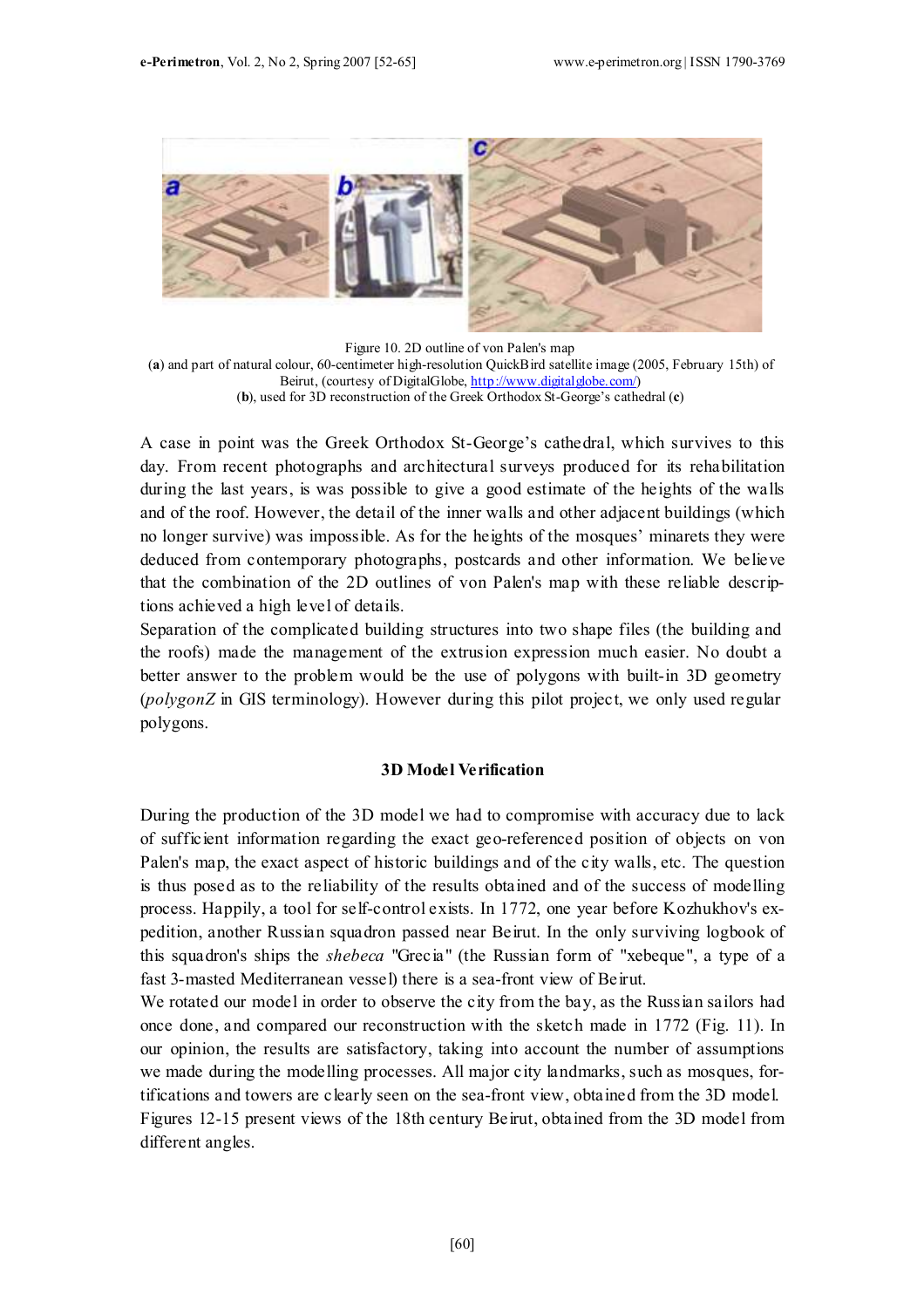

Figure 11. Comparison of the sea-front view of Beirut, made on board of shebeca "Grecia" in 1772 (Russian State Navy Archive, fund 870, list 1, file 1149, p. 74 back – p. 75) with the sea-front view obtained in 3D model. Yellow lines connect clearly recognized landmarks: the sea and land castles, mosques, towers etc.



Figure 12. 3D model. View from the North-East



Figure 13. 3D model. View from the South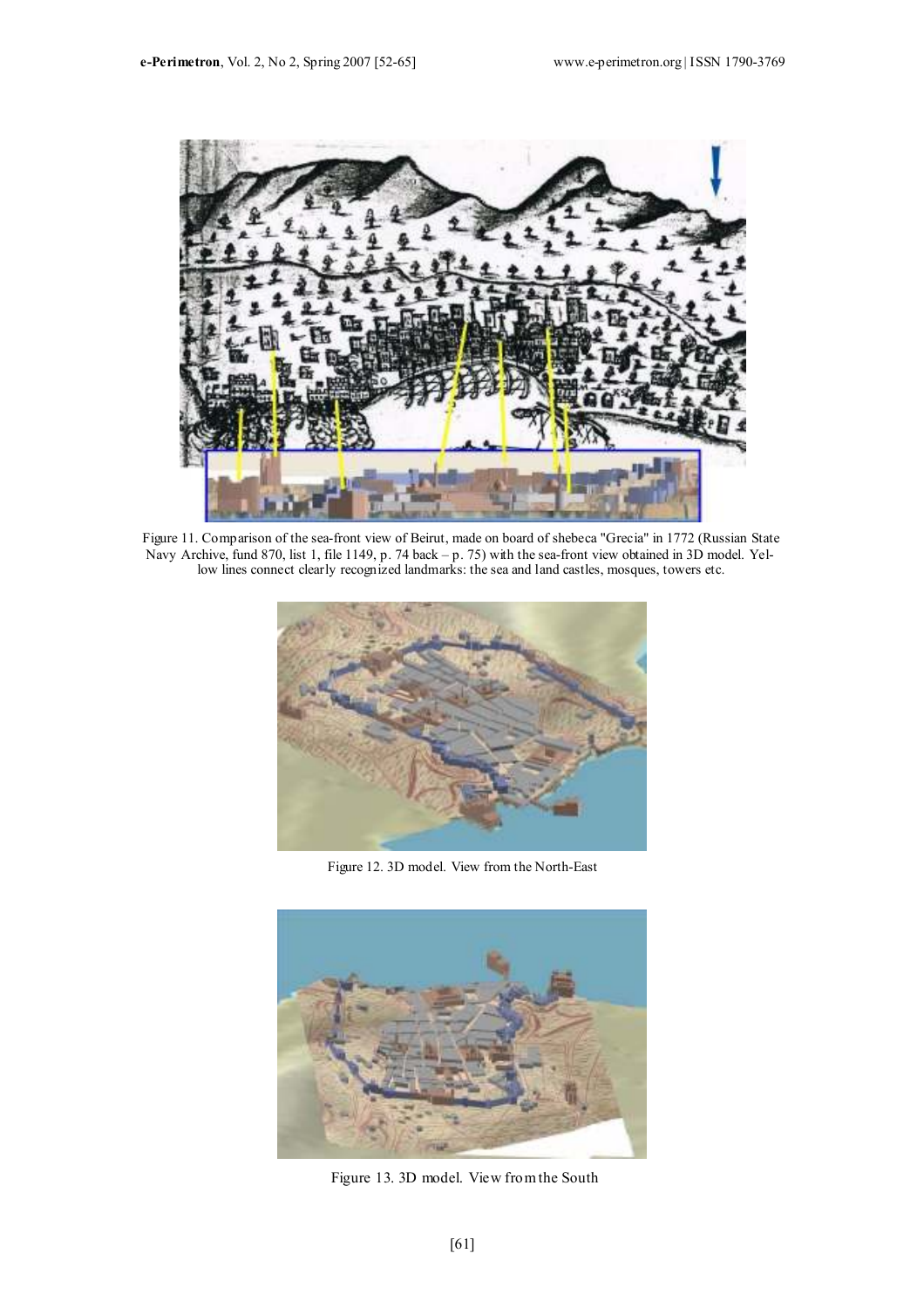

Figure 14. 3D model. View from the South-West.



Figure 15. 3D model. View from the West

#### **Discussion**

The use of 18th-century maps to reconstruct Beirut's cityscape is a daunting challenge. There is, of course, no possibility of field-checking the information, so as to correct the observed deformations that may have been introduced by the various surveyors, both on ship and on land, as we noted above. The fact that no documents seem to have survived concerning the actual calculations and field measurements also render the internal doublechecking impossible. Some monuments observed on the sketch of the city produced in 1772 still exist: the three minarets of the three mosques (Assaf, Omari and Monzer), together with the Greek-Orthodox St-George's cathedral. A 2005 satellite image was also used to identify the relative positions of the surviving landmarks.

As noted above, the approximate positions  $(\pm 5m)$  or better) of other landmarks were placed thanks to an extended knowledge of the city, 19th-century photographs and French-Mandate cadastral and large-scale topographic plans and maps. The positions of the city's walls were also deduced from later surveys and from scholarly articles and research. All the walls and fortifications, as well as both sea castles were levelled in the 19th century and early 20th, leaving no possibility to further check the information, and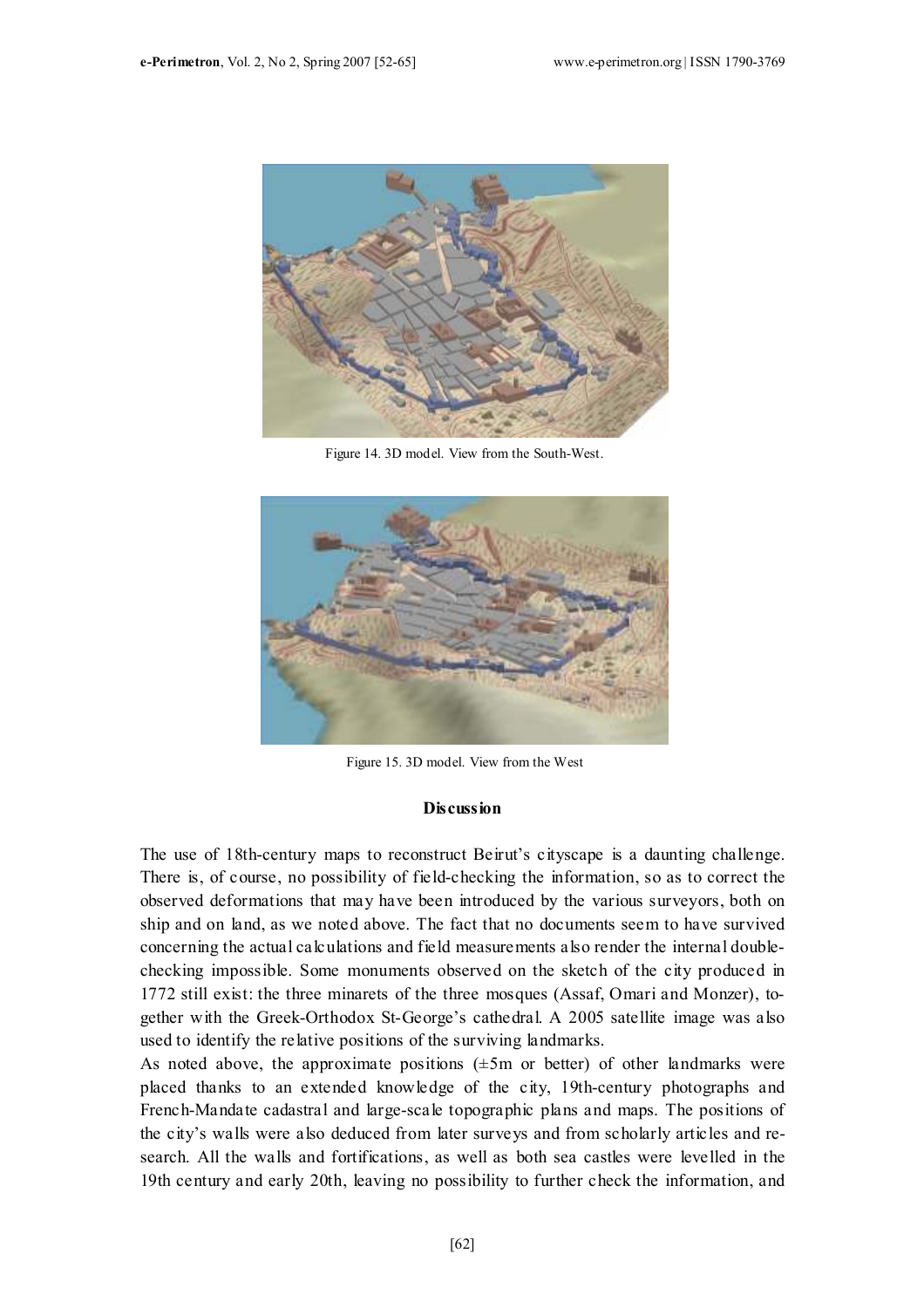the results of archaeological digs undertaken in the late 1990s, in areas that interest us have not yet been completely published.

Whatever the case, the general layout of the internal streets, the shape and position of several buildings pose a series of problems for the historical geography of the city. It would seem that the inner parts of the city were not surveyed in the modern sense of the term, but only very quickly sketched. This contrasts with the extreme detail of the military positions (see, for example, the Sea and Land castles, the western walls, the trenches and obstacles which were noted to the West of the city, or the position and depiction of the ships in the port). The external roads are also relatively well drawn, as they were of vital military importance, either for defensive or offensive purposes.

The indifference to the internal disposition of the city no doubt derives from the fact that the Russians had no real intention of permanently occupying the city. For the Russian troops, its capture required the taking of military positions (the two castles, the defensive forts along the badly-maintained city walls). The markets (the souks), smaller mosques and churches, the khans, when not important for the military, were not located, and neither was the exact size and shape of the inner roads and impasses. For the military, it was sufficient to know that there were major passageways that lead from the South of the city to the port, or from one gate to the other. The relatively short presence in the city (only four months) seems to confirm this interpretation.

As for the rendering of the cityscape, the real problem was that of estimating the real height of the buildings and fortifications. 19th-century photographs were used to obtain a relatively precise estimation of their height, so as to produce a convincing impression. The Greek Orthodox St-George's cathedral and the heights of the minarets are good examples. The heights of the Bourj tower, of the Sea and Land castles were estimated from drawings, paintings and photographs. The port rendering was established by comparing it with a series of paintings and drawings (now in private collections) produced more or less at the same moment as the Russian maps, but usually in the early and middle 19th century. The problem faced was that of placing these objects according to their real local topography and disposition. As noted above, the Russian map is inexact as to urban details, so the rendering was schematic, albeit very close to what the graphic sources point as being reality.

A detail over which no control was possible was of course the actual colours of the city. Most of the buildings were made of local reddish sandstone (*ramleh*) which has a tendency to become grey when not protected. However, the Mediterranean tradition is to protect stonework with a coat of plaster, which the Beirutis often coloured in light yellow. The minarets of the mosques were made with hard white limestone, except for the Omari mosque, made of *ramleh*. The contrasts of colours, the other objects with bright colours (flags, awnings, vegetation, etc.) do not appear on the reconstruction

# Conclusion

The use of 18th-century maps, even though imprecise, is a very valuable tool for the understanding of the spatial dynamics of this Levant city. The next best detailed map would only come 60 years later, with the British occupation of the city in 1840, and the first in situ topographic survey with modern instruments.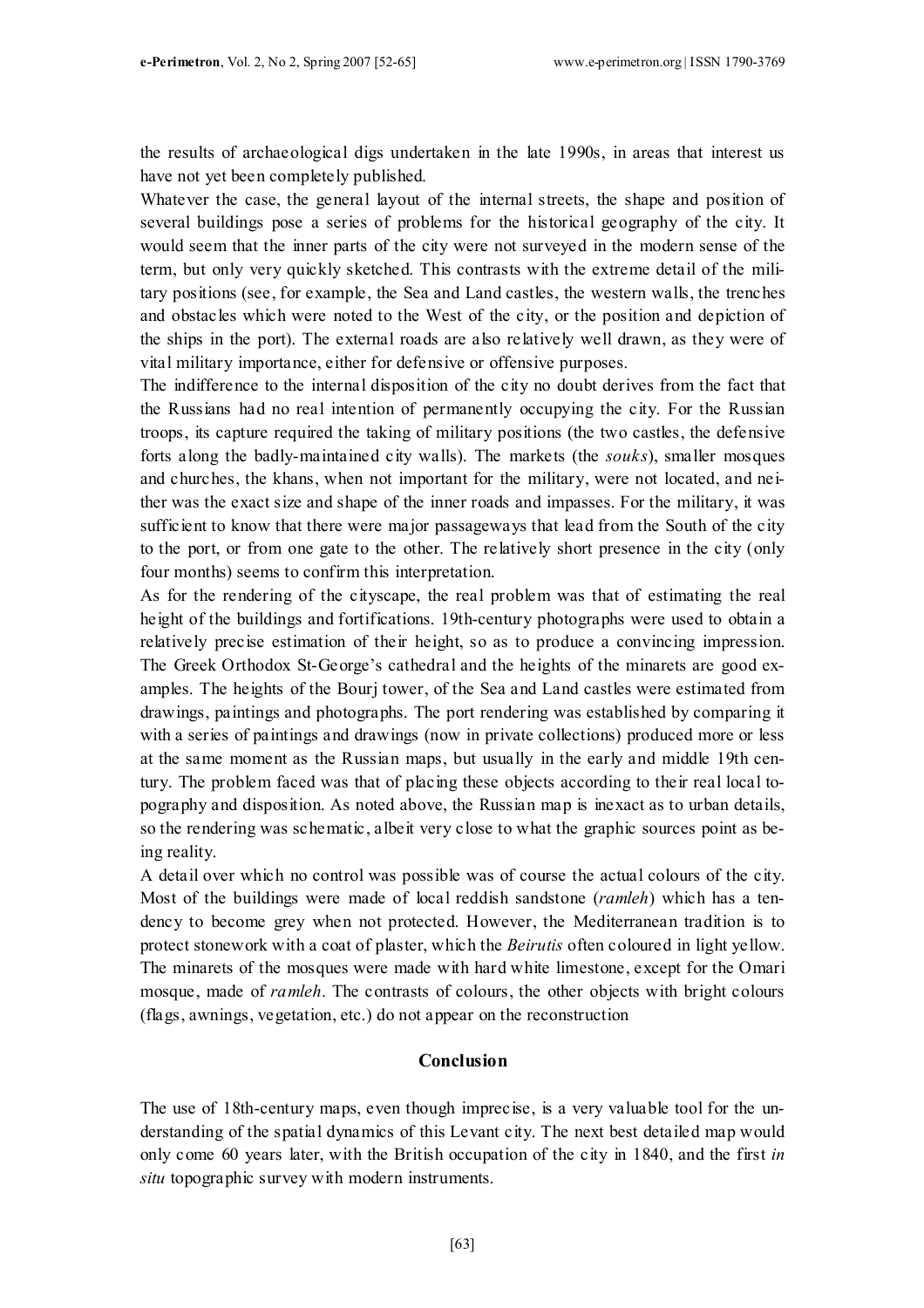Together with the description of the siege and capture of the city, the Russian maps illustrate, for the very first time, a relatively unknown period of the city's history. The Russian presence, although it left no major landmark, had a profound impact on the city: Ahmad Jazzar rebuilt the walls, which survived till the very end of the 19th century, thus effectively constraining the city and defining its later development, both during the late-Ottoman period and the French Mandate. The last remaining portions of the walls were pulled down in the 1920s, with only a 5m-section surviving in today's partially-rebuilt down-town Beirut.

#### Acknowledgments.

The whole project was conducted using different ESRI developed GIS software, namely ArcGIS 9 family products and applications: ArcView, ArcEditor, ArcGIS Spatial Analyst, ArcGIS 3D Analyst (ArcScene). The modelling was accomplished using facilities of the GIS Center of Israel Nature & National Parks Protection Authority. Consultations were provided by the inter-disciplinary GIS center of the Hebrew University of Jerusalem.

#### Short bibliography

Bulatov, V. E., Zaitsev, A. K., Markina, E. D. & Solovyeva, N. Yu., eds., 1997. Atlas of Archipelago and Manuscript Charts of the First Archipelago Expedition of the Russian Navy, 1769-1774, Exhibition Catalogue, Moscow, 1997 (Russian), Atlas of the Archipelago, St. Petersburg , 1788.

Davie, M., 1996. Bayroût al Qadîmat : une ville arabe et sa banlieue à la fin du XVIIIème siècle. National Museum News, 3, 25-33.

Davie, M., 1998. Le couvent Saint-Georges de Bayroût al Qadîmat. Chronos, 1, 7-31.

Davie, M., 2001. Beyrouth 1825-1975, un siècle et demi d'urbanisme. Beyrouth: Ordre des Ingénieurs et Architectes de Beyrouth, 136 p.

Davie, M. F., 1984. Trois cartes inédites de Beyrouth. Éléments cartographiques pour une histoire urbaine de la ville. Annales de Géographie de l'Université Saint-Joseph, 5, 37-82.

Debbas, F., 1986. Beirut : our memory : a guided tour illustrated with postcards from the collection of Fouad Debbas. Beirut: Naufal, 256 p.

Debbas, F., 1994. Beyrouth, notre mémoire. Promenade guidée à travers la collection de cartes postales anciennes, 3ème édition revue et corrigée. Paris: Éditions Henri Berger, 256 p.

Debbas, F., 2001. Des photographes à Beyrouth. 1840-1918. Paris : Marval, Collection-Passion, 180 p.